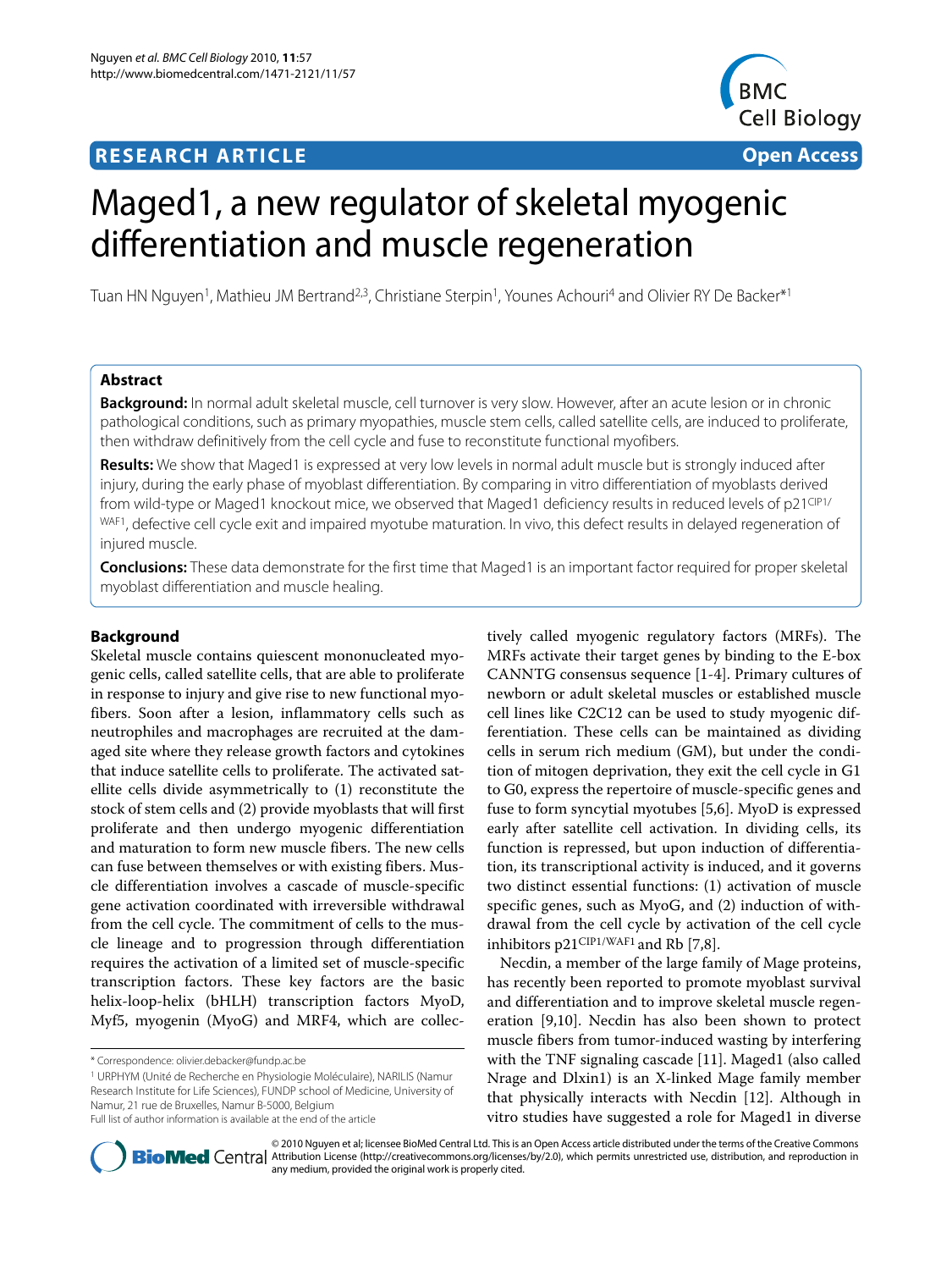biological functions, only its role in the apoptotic signaling cascade emanating for the TNF receptor superfamily member p75NTR (p75 NeuroTrophin Receptor) has been confirmed in vivo so far [[13-](#page-7-10)[15\]](#page-7-11). Interestingly, data obtained by high throughput expression analysis indicate that the expression of *MAGED1* RNA is upregulated in the muscles of Duchenne muscular dystrophy (DMD) patients, a condition in which muscle regeneration concomitantly occurs with the degeneration of myofibers [[16\]](#page-7-12). This observation and the fact that Maged1 physically interacts with Necdin encouraged us to investigate the possible roles of Maged1 in muscle regeneration and differentiation. Here, we show that Maged1 is transcriptionally upregulated during myogenic differentiation and that Maged1 deficiency results in deficient myoblast differentiation and maturation, leading to delayed muscle regeneration in vivo.

## **Results**

#### **Maged1 is induced early during myogenic differentiation**

Microarray gene profiling indicated that Maged1 was upregulated in skeletal biopsies from DMD patients when compared to unaffected controls [[16](#page-7-12)]. To determine if Maged1 was expressed in proliferating and/or differentiating muscle cells, we first analyzed Maged1 RNA and protein levels in myoblasts from the C2C12 cell line. Differentiation of the myoblasts was induced by serum starvation and monitored by following expression of *p21CIP1/ WAF1* and *MyoG* during a four-day period. We observed that Maged1 was expressed in proliferating C2C12 cells and that Maged1 RNA and protein levels increased, respectively, up to three and two folds after induction of differentiation. The levels of Maged1 reached a plateau 24 hours after serum starvation, at the time when the cells withdraw from the cell cycle, and these elevated levels were maintained until the end of the experiment, four days after serum starvation (Figure [1](#page-1-0)A-B and Additional file [1:](#page-7-13) Figure S1). We next analyzed expression of Maged1 in primary myoblast cultures derived from mouse tibialis anterior (TA) muscle and found Maged1 protein expressed in the proliferating cells. A two-fold induction of Maged1 expression was also observed in these cells following differentiation by serum starvation (Figure [1](#page-1-0)C). To determine if Maged1 is induced in vivo in regenerating muscle, we followed its expression during the course of muscle healing after injection of cardiotoxin (CTX) in TA muscles. Western blot analysis detected no or very little Maged1 expression in intact mouse muscle, but the protein was strongly induced as soon as 6 hours after CTX injection (Figure [1D](#page-1-0)). This Maged1 upregulation could emerge from muscle cells (mature myofibers and/ or activated satellite cells) or from non-muscle cells (e.g. inflammatory cells or endothelial cells). To determine the contribution of muscle cells to the observed induction,

<span id="page-1-0"></span>

#### **Figure 1 Maged1 is induced early during myogenic differentia**tion. (A) Maged1, p21<sup>CIP1/WAF1</sup> and MyoG RNA levels were determined using qRT-PCR during the differentiation of C2C12 myoblasts induced by serum starvation. RNA levels were normalized using GAPDH RNA as the reference. Data are presented as the relative folds of induction at different time points with respect to the level measured at the time of serum starvation (0 h). (B-E) Immunoblotting analysis of Maged1 in C2C12 myoblasts (B) and primary mouse myoblasts (C) during myogenic differentiation and in TA muscle regenerating after CTX injection in wild-type mice (D) and in Maged1tm1Urfm/HSA-Cre mice that have a celltype specific deletion of Maged1 in myoblasts (E). Induction of Maged1 was quantified by digital imaging using alpha-tubulin for normalization (B and C).

we followed Maged1 expression after CTX injection in TA muscle of mice with a Cre-mediated deletion of Maged1 driven by the promoter of the human alpha-skeletal actin (HSA) gene, which is activated specifically in differentiating muscle cells [\[17\]](#page-7-14). These *Maged1tm1Urfm/ HSA-Cre* mice were obtained by crossing mice with a conditional (floxed) allele of Maged1 (*Maged1tm1Urfm/tm1Urfm*) with transgenic mice carrying an HSA-Cre transgene (Tg(ACTA1-cre)79Jme/J). In the resulting mice, Cre is switched on and Maged1 is deleted specifically in differentiating muscle myotubes [\[17](#page-7-14)]. The weaker induction of Maged1 in these mice demonstrated that differentiating and/or mature muscle cells contribute to the Maged1 induction after CTX injury (Figure [1E](#page-1-0)). The remaining Maged1 expression most probably originates from muscle cells that do not express Cre (e.g. activated satellite cells and proliferating myoblasts) and/or from non-muscle cells. Together, our results demonstrate in vitro and in vivo induction of Maged1 in the course of myoblast differentiation.

## **Maged1 transcription is activated by MRFs during myoblast differentiation**

The myogenic differentiation program is regulated primarily by the MRFs that all bind to E-box motifs in their target gene promoters. These factors act in cooperation with myocyte enhancer factor 2 (MEF2) and bHLH E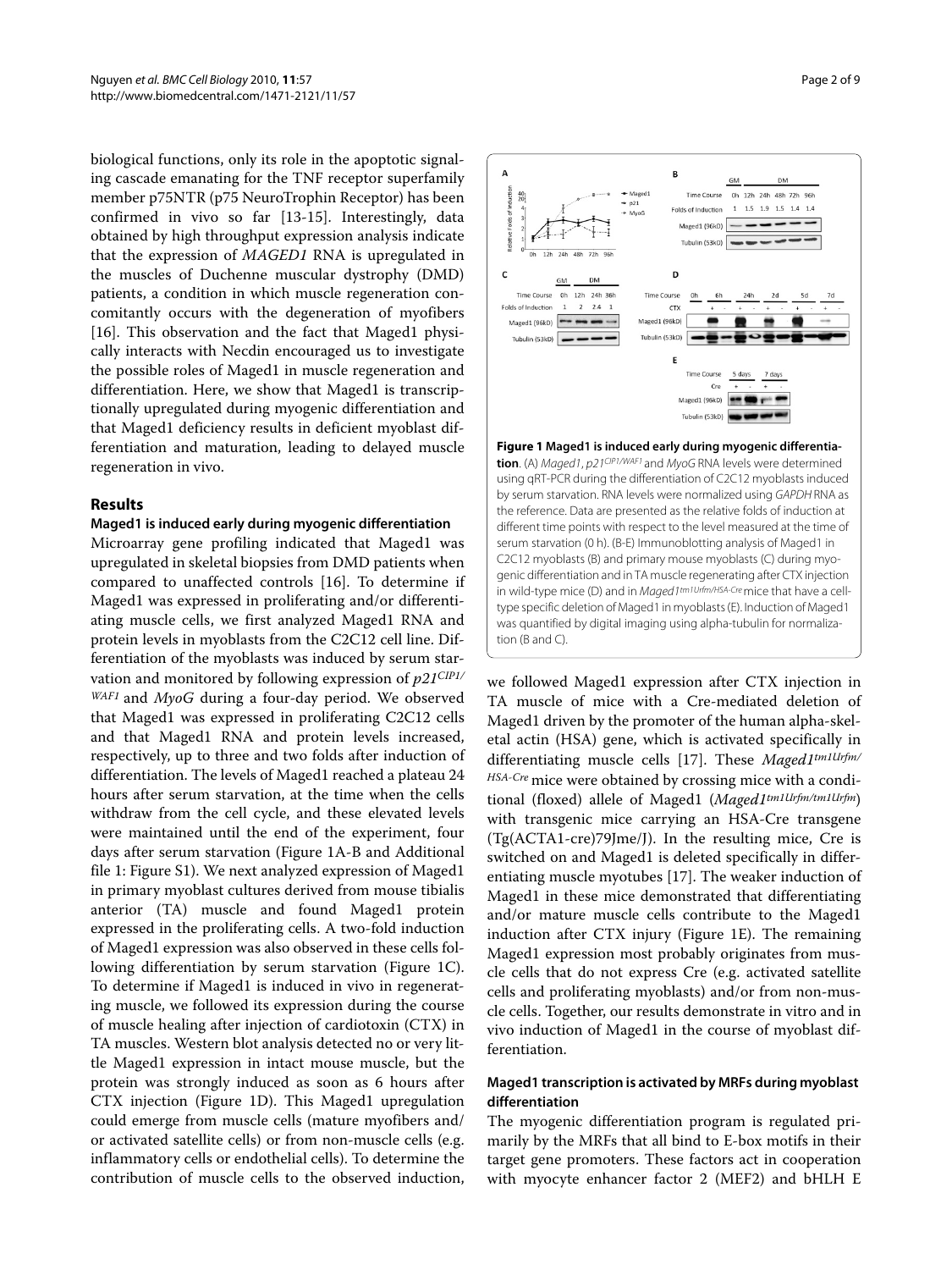proteins to drive the myogenic differentiation program. In C2C12 myoblasts, MyoD is expressed but is inactive when cells are cultured in serum-rich medium [\[18](#page-7-15)[,19](#page-7-16)]. Upon serum starvation, MyoD is activated and triggers the myogenic differentiation program by transactivating its target genes, including *MyoG*. The early upregulation of *Maged1* RNA after serum starvation suggested that *Maged1* transcription could be regulated by MyoD. We analyzed the promoter region of the human *MAGED1* gene (from -1977 to +80) *in silico* and compared it with the orthologous regions of distant species of mammals: *M. musculus, S. scrofa* and *C. familiaris*. We found that the *MAGED1* promoter of all of these species contains four conserved E-boxes located in two conserved regions, suggesting that these sites could be important for the control of Maged1 transcription (Figure [2](#page-2-0)A).

To test this hypothesis, the DNA fragment from -1977 to +80 of the human *MAGED1* promoter was inserted upstream of the firefly luciferase reporter gene and tested

<span id="page-2-0"></span>

**Figure 2 The MAGED1 promoter is activated during myogenic differentiation and contains two E-boxes required for MyoD-dependent transcription**. (A) Three promoter fragments of the human MAGED1 gene were amplified using PCR and inserted upstream from the firefly Luc reporter gene into pGL3-basic. Regions of the promoter conserved in mammals are boxed. E-box consensus sequences are indicated by vertical boxes (black if conserved in mammals). Coordinates are shown with respect to the first nucleotide of the MAGED1 transcript. (B) The 3 reporter constructs (pMAGED1-1977+80-luc, pMAGED1-971+80-luc, pMAGED1-531+80-luc) were used to transfect C2C12 myoblasts. Twenty-four hours after transfection, cells were shifted to DM and cultivated for another 24 hours before luciferase activity quantification. Firefly luciferase activity was normalized by the Renilla luciferase activity specified by a Renilla luciferase expression plasmid (pRL-CMV) co-transfected with the MAGED1-luc constructs. Results are presented as relative luciferase activity with respect to the activity of the MAGED1-1977+80-luc construct at the time of serum starvation (t = 0 h). (C) Effect of mutation of the -227 and -118 E-boxes on the luciferase activity of pMAGED1-531+80-luc. Experimental procedure was the same as in B. (D) Effect of MyoD on the promoter activity of the - 531+80 fragment with intact or mutated -227 and -118 E-boxes. 3T3 fibroblasts were transfected with the MAGED1-luc constructs with or without the MyoD expression plasmid pEMSV-MyoD. Results are presented as relative luciferase activities with respect to the activity of the promoter fragments in absence of MyoD.

for *cis*-activation in proliferating and differentiating C2C12 myoblasts. We found that the luciferase activity controlled by this fragment increased approximately ten fold 24 hours after the induction of differentiation by serum starvation. To localize the key regulatory elements in this fragment, we deleted segments from its 5' end and found that the -531+80 fragment had nearly the same activity as the -1977+80 fragment (Figure [2A](#page-2-0)-B). This indicates that the two proximal E-boxes at -227 and -118 (especially the box at -118, which is conserved in mammals) are possible important sites for transcriptional induction. We tested the importance of these two Eboxes by targeted mutagenesis. Mutation of the -118 Ebox resulted in a significant reduction of induction after serum starvation, indicating that this site is important for induction and that MRFs are probably directly involved (Figure [2](#page-2-0)C). We then tested the potential of transfected MyoD to transactivate the -531+80 fragment in NIH-3T3 cells, which do not express endogenous MyoD. MyoD induced a three-fold increase in the expression of the luciferase reporter (Figure [2](#page-2-0)D and Additional file [2](#page-7-17): Figure S2). Altogether, these results show that the *MAGED1* promoter is activated upon the induction of myoblast differentiation and contains conserved E-boxes that are important for its transactivation by MyoD.

## **Deficiency of Maged1 results in impaired myogenic differentiation**

The induction of Maged1 during myoblast differentiation and the fact that the related protein Necdin promotes myoblast differentiation suggested that Maged1 could also be a regulator of myogenic differentiation. To investigate this possibility, we compared differentiation of primary myoblasts isolated from wild-type or from constitutive Maged1 knockout mice [\[14\]](#page-7-18). We observed that wild-type myoblasts differentiated and matured to form myotubes 48 hours after serum starvation. In contrast, very few and very thin myotubes were formed by Maged1-deficient myoblasts at this time point (Figure [3A](#page-3-0)). We quantified this deficiency to form myotubes by calculating the fusion index (the fraction of nuclei present in multinucleated myotubes) 24 hours and 48 hours after serum starvation. As shown in Figure [3](#page-3-0)B, we observed a dramatic reduction of the fusion index at these two time points, confirming that Maged1 is essential for the fusion of myoblasts in these conditions (Figure [3](#page-3-0)B). Using qRT-PCR, we also followed the expression of embryonic myosin heavy chain (eMHC) and muscle creatine kinase (MCK), two late markers of myoblast differentiation. We observed that the impaired morphological differentiation of the Maged1-deficient myoblasts was accompanied by a largely reduced induction of these two markers (Figure [3C](#page-3-0)). We then analyzed the regeneration capacity of injured muscle in mice with the HSA-Cre mediated dele-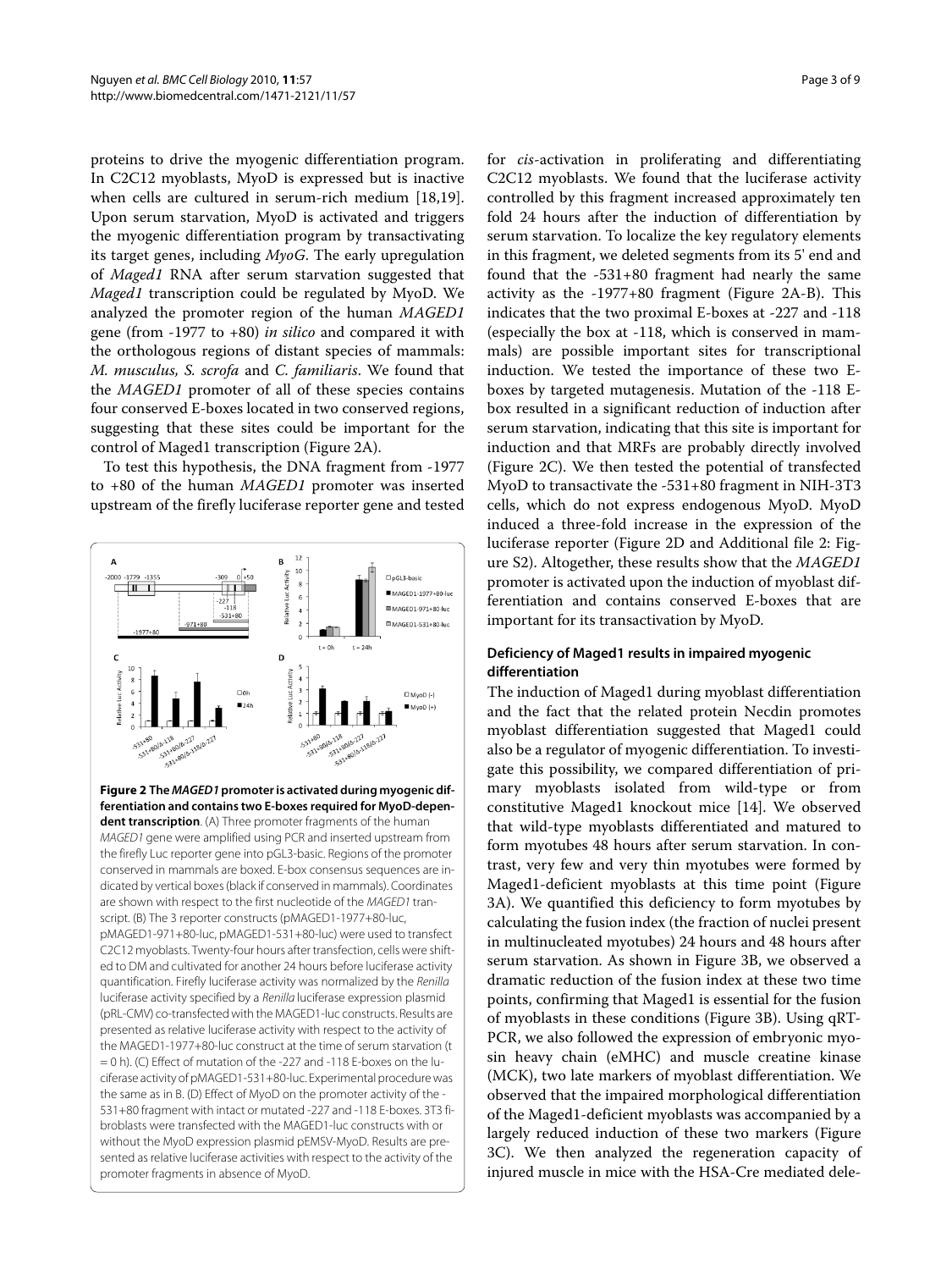<span id="page-3-0"></span>

**Figure 3 Deficiency of Maged1 results in impaired myogenic differentiation**. (A) Primary myoblasts derived from wild-type or Maged1 knockout mice were cultivated on collagen-coated plates and induced to differentiate by serum starvation. Cells were stained with anti-MHC antibody. Images were photographed under a light microscope. Scale bar, 100 μm. (B) The fusion index was calculated by dividing the number of nuclei in MHC-positive cells containing at least 2 nuclei by the total number of nuclei in MHC-positive cells. (C) eMHC and MCK RNA levels during differentiation were analyzed using qRT-PCR. Data are presented as the relative folds of induction with respect to wild-type myoblasts at the time of serum starvation ( $t = 0$  h). GAPDH RNA was used for the normalization. (D) Representative sections analyzed by H&E staining of TA muscles of Maged1tm1Urfm/HSA-Cre mice after CTX injection. Arrows indicate newly formed myotubes. Scale bar, 50 μm. (E) Laminin expression (red) analyzed by immunostaining of TA muscles of Maged1tm1Urfm/HSA-Cre mice after CTX injection. Nuclei were visualized by Hoechst 33342. Scale bar, 50 μm.

tion of Maged1 (*Maged1tm1Urfm/HSA-Cre*). Although no overt morphological abnormality was observed in the untreated Maged1-deficient muscles, we observed that muscle regeneration was significantly delayed: five days after CTX injection in the TA muscle, fewer and smaller new myofibers had been formed and the laminin scaffold was much more disorganized when compared to controls (Figure [3D](#page-3-0)-E). We quantified this defect by measuring the cross-sectional area of the new muscle fibers and found that it was reduced by 47% in *Maged1tm1Urfm/HSA-Cre* mice compared to controls  $(44 \pm 7 \text{ nm}^2 \text{ vs. } 82 \pm 9 \text{ nm}^2)$ . Two days later (7 days after CTX injection), the difference between wild-type and *Maged1tm1Urfm/HSA-Cre* had become smaller (Figure [3](#page-3-0)D-E). Altogether, these observations

demonstrate that Maged1 is essential for myoblast differentiation in vitro and that Maged1 deficiency delays muscle regeneration in vivo.

## **Maged1 is required for normal p21CIP1/WAF1 expression and cell cycle withdrawal of differentiating myoblasts**

Reduced differentiation could result from deficient expression of MRFs or from an inability to withdraw from the cell cycle in G0. To identify the cause of the differentiation defect observed in the myoblasts derived from constitutive Maged1 knockout mice, we analyzed the expression of *p21CIP1/WAF1*, *MyoD*, *MyoG* and *Mef2C* by qRT-PCR. We did not detect significant differences in the levels of *MyoD*, *MyoG* and *Mef2C* between knockouts and controls (Additional file [3:](#page-7-19) Figure S3). However, we observed a reduced level of *p21CIP1/WAF1* mRNA in both proliferating and differentiating Maged1 knockout myo-blasts (Figure [4A](#page-3-1)). p21<sup>CIP1/WAF1</sup> facilitates cell cycle withdrawal and enhances the survival of differentiating myoblasts [\[20](#page-7-20)[,21](#page-7-21)]. We hypothesized that the reduced level of *p21CIP1/WAF1* in Maged1-deficient myoblasts could impair cell cycle withdrawal. To test this possibility, we compared the cell cycle distribution of wild-type and Maged1-deficient myoblasts upon induction of the differentiating. FACS analysis showed no difference in cell cycle profiles in serum rich medium. However, 24 hours after serum starvation, the fraction of cells in S phase was three times greater in the Maged1-deficient cell popula-

<span id="page-3-1"></span>

**Figure 4 Maged1 knockout myoblasts have a lower p21CIP1/WAF1 expression level and fail to properly exit from the cell cycle**. Wildtype and Maged1 knockout primary myoblasts were induced to differentiate by serum starvation. (A) The  $p21$ <sup>CIP1/WAF1</sup> RNA level was quantified by qRT-PCR. GAPDH RNA was used for normalization. Data are presented as the ratio relative to the p21CIP1/WAF1 RNA level in wild-type cells at the time of serum starvation  $(t = 0 h)$ . (B) Fractions of wild-type and Maged1-deficient myoblasts in S phase in GM (0 h) and 24 h after serum starvation. Cells were analyzed by FACS after staining with propidium iodide. (\*p < 0.01). (C) BrdU incorporation of differentiating myoblasts was analyzed after 24 h in DM. Data are presented as the fraction of BrdU-labeled cells. (\*p < 0.01).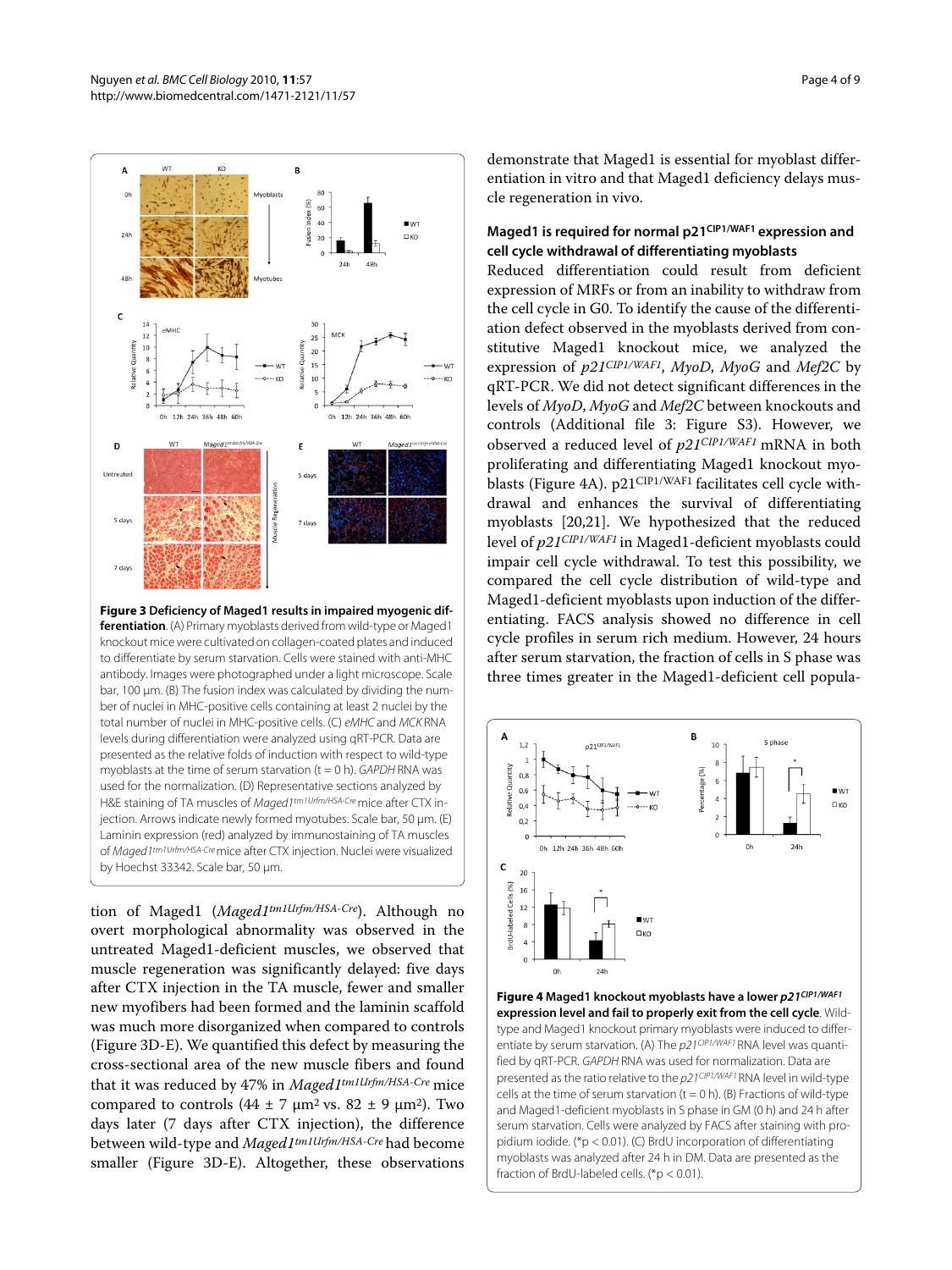tion when compared to the wild-type control cells (Figure [4B](#page-3-1)). BrdU incorporation confirmed that Maged1-deficient myoblasts do not exit the cell cycle efficiently upon serum starvation: twice as many Maged1 deficient cells incorporated BrdU compared to wild-type cells (Figure [4C](#page-3-1)). We concluded that Maged1 knockout myoblasts cannot exit the cell cycle efficiently after the induction of differentiation.

## **Discussion and Conclusions**

Skeletal muscle satellite cells are quiescent stem cells that are activated in response to physiological or pathological stimuli such as after muscle injury or in chronic pathological conditions. After an acute lesion, the initial phase of muscle repair is characterized by inflammation and degeneration of the damaged tissue. Almost simultaneously, satellite cells are activated and proliferate to generate a population of myoblasts that differentiate and fuse to form new multinucleated myotubes. Muscle regeneration is a tightly orchestrated process, and understanding the molecular and cellular mechanisms responsible for its control is important for the development of treatments of muscles impaired by aging, disease or atrophy.

## **Maged1 is upregulated during myoblast differentiation and muscle regeneration**

Maged1 is silent in normal adult muscles, but it is massively induced soon after injury of skeletal muscles. In primary cultures of myoblasts, Maged1 is expressed in proliferating cells, and its expression increases within the first 24 hours after the induction of terminal differentiation at the time when cells normally exit from the cell cycle. We observed that high levels of Maged1 RNA and protein were maintained as long as the differentiation proceeded. Promoter analysis showed that *Maged1* transcription was upregulated during myogenic differentiation and that two E-boxes present in the proximal promoter were responsible for this activation. This strongly suggests that MyoD and/or other MRFs is (are) responsible for this regulation.

## **Maged1 is required for efficient myoblast cell cycle withdrawal, myogenic differentiation and normal muscle regeneration after injury**

The induction of Maged1 during muscle differentiation and regeneration suggested that it could play a role during these processes. We showed that mouse primary myoblasts deficient in Maged1 had a largely reduced capacity to differentiate and to fuse. In vivo, the loss of Maged1 leads to delayed regeneration after muscle injury with the production of smaller muscle fibers. This deficit appears to result from a late block in the differentiation program. Indeed, in the absence of Maged1, we observed normal expression of *MyoD* and *MyoG*, which are early

differentiation markers expressed in proliferating cells, whereas the late markers *eMHC* (a muscle structural gene) and *MCK* (an important muscle kinase) were not induced properly. The mechanism responsible for this deficit remains to be fully elucidated, but the reduced ability of the cells to establish the G0 arrest probably contributes to the impaired differentiation. A similar observation was made in P19 embryonic carcinoma cells differentiating in neurons after treatment with retinoic acid: downregulation of Maged1 by morpholinos disturbed neurogenesis by impairing cell cycle withdrawal [[22\]](#page-7-22). Maged1 thus appears to be a key component regulating the transition of progenitors to differentiated neurons and muscle cells by interfering with the cell cycle progression.

A future direction of inquiry following these results will be to determine how Maged1 regulates the G1 to G0 transition in differentiating myoblasts. This cell cycle arrest requires the retinoblastoma tumor suppressor (Rb) protein [\[23](#page-7-23),[24](#page-7-24)]. The precise mechanisms leading to the activation of Rb during myogenesis remain unclear. Rb activity is controlled by its phosphorylation by cyclindependent kinases (Cdk), which are in turn controlled by Cdk inhibitors, including p21CIP1/WAF1 [\[25](#page-7-25)]. In differentiating myoblasts, p21CIP1/WAF1 transcription is directly controlled by members of the p53 family [\[26](#page-7-26)]. Indeed, ectopic expression of ΔNp73, a transdominant inhibitor of all p53 members (p53, p63 and p73) prevents  $p21^{\text{CIP1}}/$ WAF1 induction, cell cycle withdrawal and myogenic differentiation [[26\]](#page-7-26). The fact that p53 knockout mice exhibit normal muscle development excludes an essential role for this protein in myogenic differentiation and points at p63 and/or p73 as the key factors in this process [\[26](#page-7-26)[,27](#page-7-27)]. Additionally, it has been shown that overexpression of Maged1 in HEK293 cells activates p53-dependent transactivation of the *p21CIP1/WAF1* promoter [[28\]](#page-8-0). As p21CIP1/ WAF1 expression is reduced in Maged1-deficient myoblasts, we can hypothesize that Maged1 acts as a transcriptional cofactor of p63 and/or p73 to promote p21CIP1/WAF1 expression and cell cycle exit. Alternatively, Maged1 could act indirectly, by sequestering an inhibitor of p63 and/or p73 activity. Such a mechanism has been shown for Necdin, which sequesters EID-1, an E1A-like protein that inhibits MyoD by suppressing the acetyltransferase activity of its transcriptional co-activator p300 [\[29](#page-8-1)].

It has been shown previously that Maged1 can regulate transcription by interacting with several transcription factors and regulators [\[30](#page-8-2)-[33](#page-8-3)]. Besides its involvement in the regulation of cell proliferation through p21CIP1/WAF1 expression, Maged1 could directly or indirectly regulate other genes essential for the skeletal myogenic differentiation. A role for Maged1 in cell adhesion has been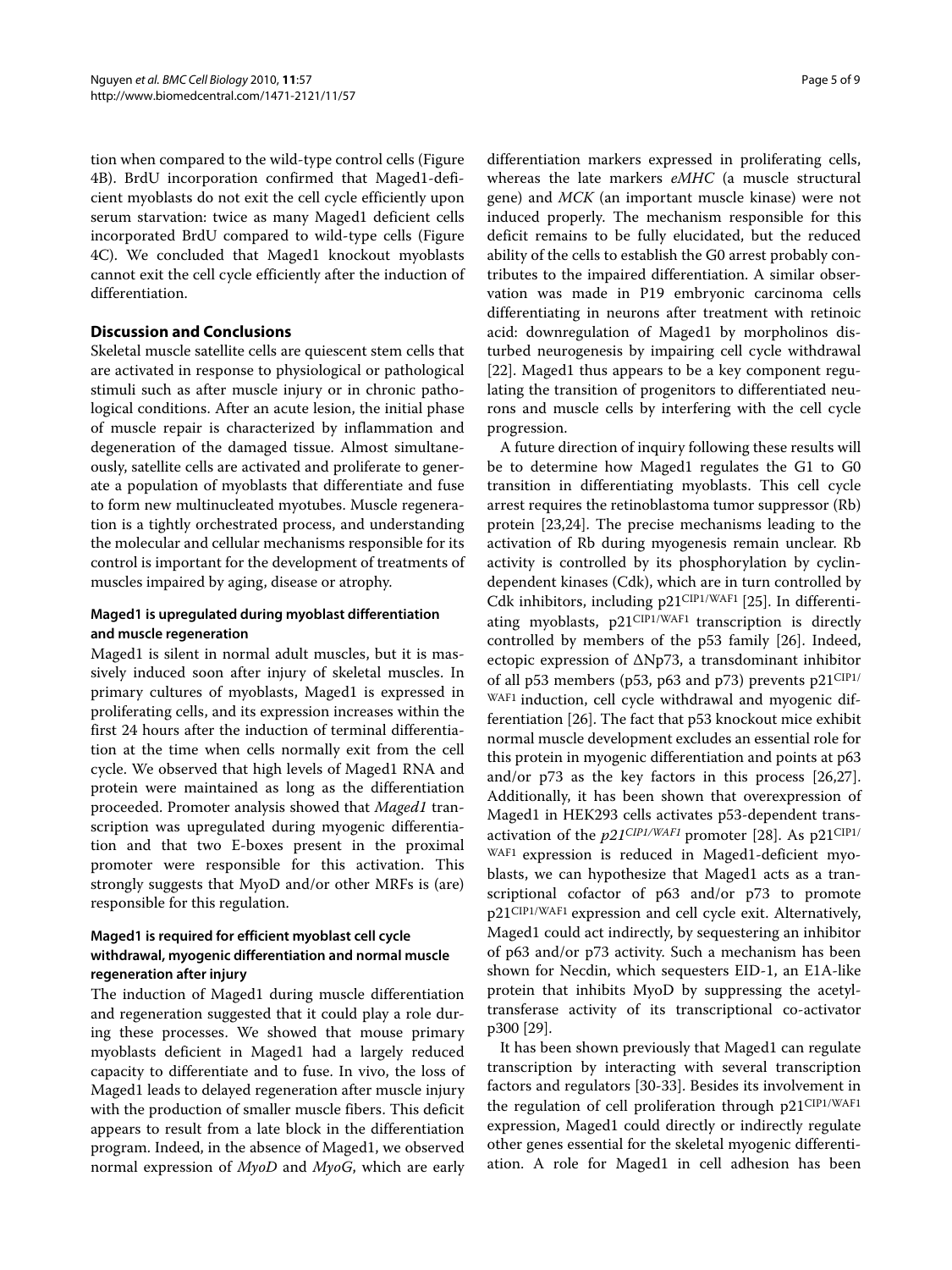reported by Xue et al. [[34\]](#page-8-4), we could therefore imagine that deficient cell adhesion and/or fusion could also participate in the observed muscle phenotype.

Maged1 is broadly expressed in embryonic and adult tissues and has been identified as interacting with many proteins implicated in apoptosis signaling, cell cycle regulation, cell adhesion and migration, cell differentiation and transcription regulation [\[12](#page-7-9)[,22](#page-7-22)[,28](#page-8-0),[31](#page-8-5),[34](#page-8-4)[-41\]](#page-8-6). However, the physiological relevance of these interactions remains largely to be demonstrated. We have produced Maged1 knockout mice and have shown previously that Maged1 acts as a pro-apoptotic factor required for normal developmental apoptosis of sympathetic, sensory and motor neurons in vivo [[14\]](#page-7-18). Here, we show that Maged1 plays an important role in myogenic differentiation by allowing myoblasts to express appropriate levels of p21CIP1/WAF1, exit the cell cycle and undergo terminal differentiation.

## **Methods**

## **Antibodies and chemicals**

The following reagents were purchased as indicated: mouse anti-Nrage (cat. 612500) and mouse anti-BrdU (cat. 555627) from BD Sciences; rabbit anti-MHC from Santa Cruz (cat. Sc-20641); rabbit anti-laminin (cat. L9393) from Sigma-Aldrich; fluorescent secondary Alexa-conjugated antibodies from Invitrogen; horseradish peroxidase-conjugated secondary antibodies from Dako; cell culture media and sera from Lonza Inc.; Dual Luciferase Reporter Assay kit from Promega; Hoeschst 33342 (cat. H1399) and TOPRO® -3 (cat. T3605) from Invitrogen; Vectastain ABC kit from Vector Laboratories; other chemicals from Sigma-Aldrich.

## **Animals and primary myoblast cell culture**

Mice with the conditional floxed allele (*Maged1tm1Urfm*) and the Cre-recombined (constitutive knockout) allele for Maged1 have been described previously [\[14](#page-7-18)]. *Maged1tm1Urfm/HSA-Cre* mice lacking Maged1 only in differentiating muscle cells were obtained by crossing mice with a floxed Maged1 allele (*Maged1tm1Urfm/tm1Urfm*) with transgenic mice specifically expressing Cre recombinase in differentiating myoblasts (Tg(ACTA1-cre)79Jme/J) that were obtained from the Jackson Laboratory [\[17](#page-7-14)]. Animals were maintained and treated in compliance with the guidelines specified by the Belgian Ministry of Trade and Agriculture (agreement LA 1900056). Primary myoblasts were isolated from the adult tibialis anterior (TA) muscle of two- to three-month old wild-type or constitutive Maged1 knockout mice following the protocol of the Springer Lab (University of California, San Francisco), which was adapted from the protocol of Springer, M.L., T. Rando, and H.M. Blau (1997) « Gene delivery to muscle » in *Current Protocols in Human Genetics* (John Wiley &

Sons, New York). Cells were grown on collagen-coated plates, either in proliferation medium (Ham's F-10 supplemented with 20% FBS, 2.5 ng/ml bFGF, and 50 μg/ml gentamycin) or in differentiation medium (DMEM supplemented with 5% horse serum, 50 μg/ml gentamycin).

### **Histology and morphometry**

TA muscles of *Maged1tm1Urfm/HSA-Cre* and *Maged1tm1Urfm* adult mice (2-4 months) were injected with 50 μl of 10 μM cardiotoxin (CTX) (from *Naja mossambica mossambica*, C9759 - Sigma-Aldrich) and harvested at the indicated time points. Muscles were fixed in Bouin's solution (for hematoxylin and eosin) or in 4% buffered paraformaldehyde solution (for immunostaining) and were paraffinized following standard protocol. For histological analysis, 6-μm serial sections were stained with hematoxylin and eosin according to standard protocol. To calculate the cross-sectional area of myofibers (XSA), three images were captured from each section and the surface of at least 800 myofibers per genotype per time point were measured using MATLAB (The MathWorks). Laminin immunostaining was performed on 6-μm sections following the instructions of the manufacturer. Nuclei were visualized by counterstaining with Hoeschst 33342.

### **Cell lines and plasmids**

C2C12 myoblasts were a gift from Professor Raymackers (UCL, Louvain-la-Neuve, Belgium). C2C12 cells were maintained in DMEM supplemented with 20% FBS, 50 μg/ml gentamicin, and a 1x mixture of non-essential amino acids (growth medium, GM). Cells were induced to differentiate in DMEM supplemented with 2% horse serum and 50 μg/ml gentamicin (differentiation medium, DM). NIH-3T3 fibroblasts were cultured in DMEM supplemented with 10% FBS and 50 μg/ml gentamicin.

The MyoD expression plasmid pEMSV-MyoD (original researcher April Hawkins) was a kind gift of Eric N. Olson. Fragments of the human MAGED1 promoter and their mutated versions were amplified by PCR from human DNA and cloned into a pGL3-basic vector (Promega). Site-directed mutagenesis was performed using a triple PCR method. The primers used were the following: -1977 forward: 5'-TCAGAGCTCTATGAAGGAATCG-GTTTGGGA-3'; -971 forward: 5'-TCAGAGCTCTTAGT CCCCAGGCCAGCATGA-3'; -531 forward: 5'-TCA-GAGCTCTCCTCTCAGGCCATTCCGTT-3'; +80 reverse: 5'-TCAACGCGTGAGGATCGGGATTGCTGGGC-3'; Δ-118 forward: 5'-TCCAGCG*CACACG***A**GCATCATG-GTCT-3'; Δ-118 reverse: 5'-AGACCATGATGC**T***CGT-GTG*CGCTGGA-3'; Δ-227 forward: 5'-GCACAGCG*TAT CCG*T**C**GGGGAGG-3'; Δ-227 reverse: 5'-CCTCCCC**G** A*CGGATA*CGCTGTGC-3'. Italic sequences indicate Eboxes and letters in bold indicate mutated nucleotides.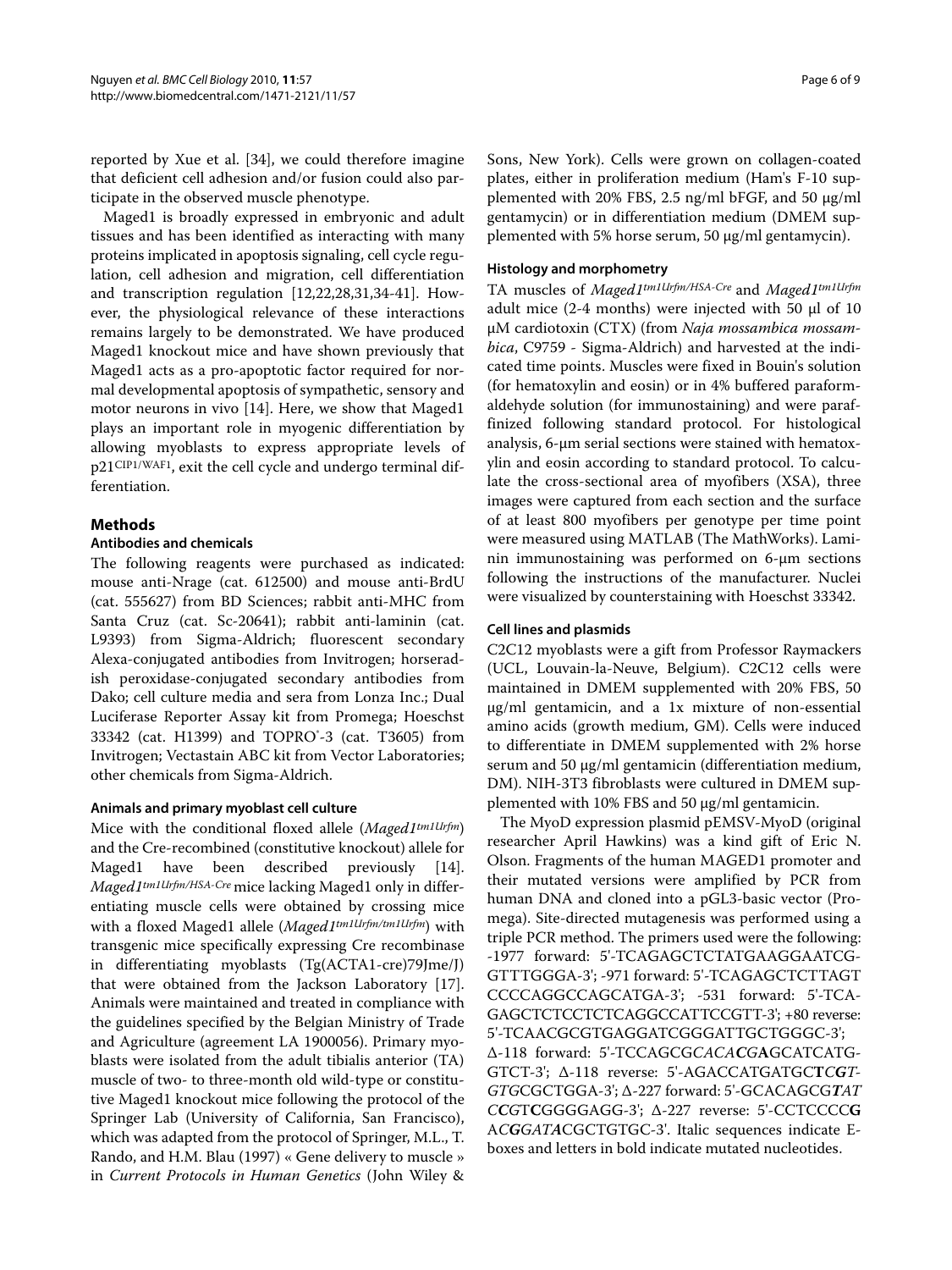## **qRT-PCR**

Total RNA from cells from 6-cm plates was extracted using the RNeasy mini kit (Qiagen) and subjected to reverse transcription using the Impromt-II transcriptase (Promega) according to the manufacturer's instructions. Quantitative PCR was performed on 7.5 ng of cDNA in a volume of 20 μl with Power SYBR Green PCR Master Mix (Applied Biosystems) using the ABI 7300 real-time PCR System (Applied Biosystems). Unless otherwise cited, primer sequences were designed using Primer Express software (Applied Biosystems).

The primers used were the following: GAPDH forward: 5'-CGTGCCGCCTGGAGAA-3'; GAPDH reverse: 5'- GATGCCTGCTTCACCACCTT-3'; Maged1 forward: 5'- CAAGAGGACCCGCAAGGTT-3'; Maged1 reverse: 5'- GCCTTTGATCCCCACTGTTG-3'; MyoD forward: 5'- GCTGCCTTCTACGCACCTG-3'; MyoD reverse: 5'- GCCGCTGTAATCCATCATGC-3' [\[42\]](#page-8-7); MyoG forward: 5'-CCTGGAAGAAAAGGGACTGG-3'; MyoG reverse: 5'-TCATTCACTTTCTTGAGCCTGC-3' [[43\]](#page-8-8); Mef2C forward: 5'-TGGAGAAGCAGAAAGGCACT-3'; Mef2C reverse: 5'-ATTCGTTCCCTCTGCACTTCT-3'; p21 forward: 5'-GGTGGTGGAGACCTGATGAT-3'; p21 reverse: 5'-GCACCTTTTATTCTGCTGGC-3'; eMHC forward: 5'-TGAAGAAGGAGCAGGACAC-CAG-3'; eMHC reverse: 5'-CACTTGGAGTTTATCCACCAGATCC-3' [[11](#page-7-8)]. MCK forward: 5'-GATTCTCACTCGCCTTCGTC-3'; MCK reverse: 5'-GCCCTTTTCCAGCTTCTTCT-3' [\[44\]](#page-8-9).

#### **Luciferase Assay**

5x104 NIH-3T3 fibroblasts or C2C12 myoblasts were seeded into each well of 24-well plates and transfected with 1 μg of DNA mixtures, including 20 ng of the *Renilla* luciferase-encoding plasmid pRL-CMV using ExGen500 and Turbofect reagent (Fermentas, Germany), respectively. To determine the activity of MAGED1 during differentiation in C2C12 myoblasts, 980 ng of pMAGED1- 1977+80-luc, pMAGED1-971+80-luc or pMAGED1- 531+80-luc plasmids were used for each transfection. To analyze the effect of MyoD on the activity of MAGED1 promoter in 3T3 fibroblasts, increasing amounts of the MyoD expression plasmid pEMSV-MyoD were cotransfected with 380 ng of pMAGED1-531+80-luc plasmid. Empty vector (pEMSV) was used as a substitute for pEMSV-MyoD if needed to maintain a constant total amount of transfected DNA. In experiments with mutated MAGED1 promoters in fibroblasts, 600 ng of pEMSV-MyoD or pEMSV were cotransfected with 380 ng of pMAGED1-531+80-luc plasmid or its mutated versions. Cells were harvested at the indicated time points and subjected to luciferase measurement using the Dual Luciferase Reporter Assay kit (Promega). Firefly luciferase activities were normalized to *Renilla* luciferase activities.

#### **FACS and cell cycle analysis**

Cells were harvested by trypsinization, fixed in 70% ethanol overnight at -20°C and incubated with propidium iodide (PI) solution (PI 10 μg/ml, sodium citrate 1.1% and RNAse A 1 mg/ml) for 30 minutes at 37°C before FACS analysis. For each sample, 10,000 cells were analyzed for DNA content in the FL2 channel using FACSCalibur platform (BD Sciences).

#### **Immunocytochemistry and fusion index**

First, 5x104 primary myoblasts were seeded in each well of 24-well collagen-coated plates in GM. Twenty-four hours later, cells were shifted to DM. To perform immunocytochemistry, cells were fixed in 4% buffered paraformaldehyde solution and incubated with anti-MHC for two hours at room temperature. MHC-expressing cells were visualized using the Vectastain ABC kit (Vector Laboratories). Labeled cells were photographed under a light microscope, and more than 800 nuclei per genotype per time point were counted. The fusion index was calculated by dividing the number of nuclei in MHC-expressing cells containing at least two nuclei by the total number of nuclei of MHC-expressing cells.

## **BrdU incorporation test**

Cells were incubated for 2 hours with BrdU-containing medium (10  $\mu$ M) before staining with anti-BrdU and secondary fluorescent antibodies following standard protocol. Nuclei were visualized by counterstaining with TOPRO® -3. Approximately 400 cells were counted under fluorescent microscopy to determine the percentage of labeled cells.

#### **Protein extraction and immunoblot analysis**

Cells and muscle tissues were homogenized in RIPA buffer containing 50 mM Tris-HCl pH 7.4, 1% NP-40, 0.25% Na-deoxycholate, 150 mM NaCl, 1 mM EDTA, 1 mM NaF, 1 mM  $\text{Na}_3\text{VO}_4$ , and a protease inhibitor cocktail (Complete; Roche Diagnostics) and centrifuged at 1,000 *g* for 10 min at 4°C to discard cellular debris. The protein concentration was measured using the Pierce® BCA Protein Assay Kit. Sample preparation and western blot analysis were performed following standard protocol. Chemiluminescent signals were quantified by digital imaging using the Imagequant 350 system (General Electric)."

#### **Statistical analysis**

All experiments were performed at least three times and results were expressed as mean ± the standard deviation (SD). Statistical analyses were conducted using Student's t-test and the difference was considered significant when the probability value was < 0.05.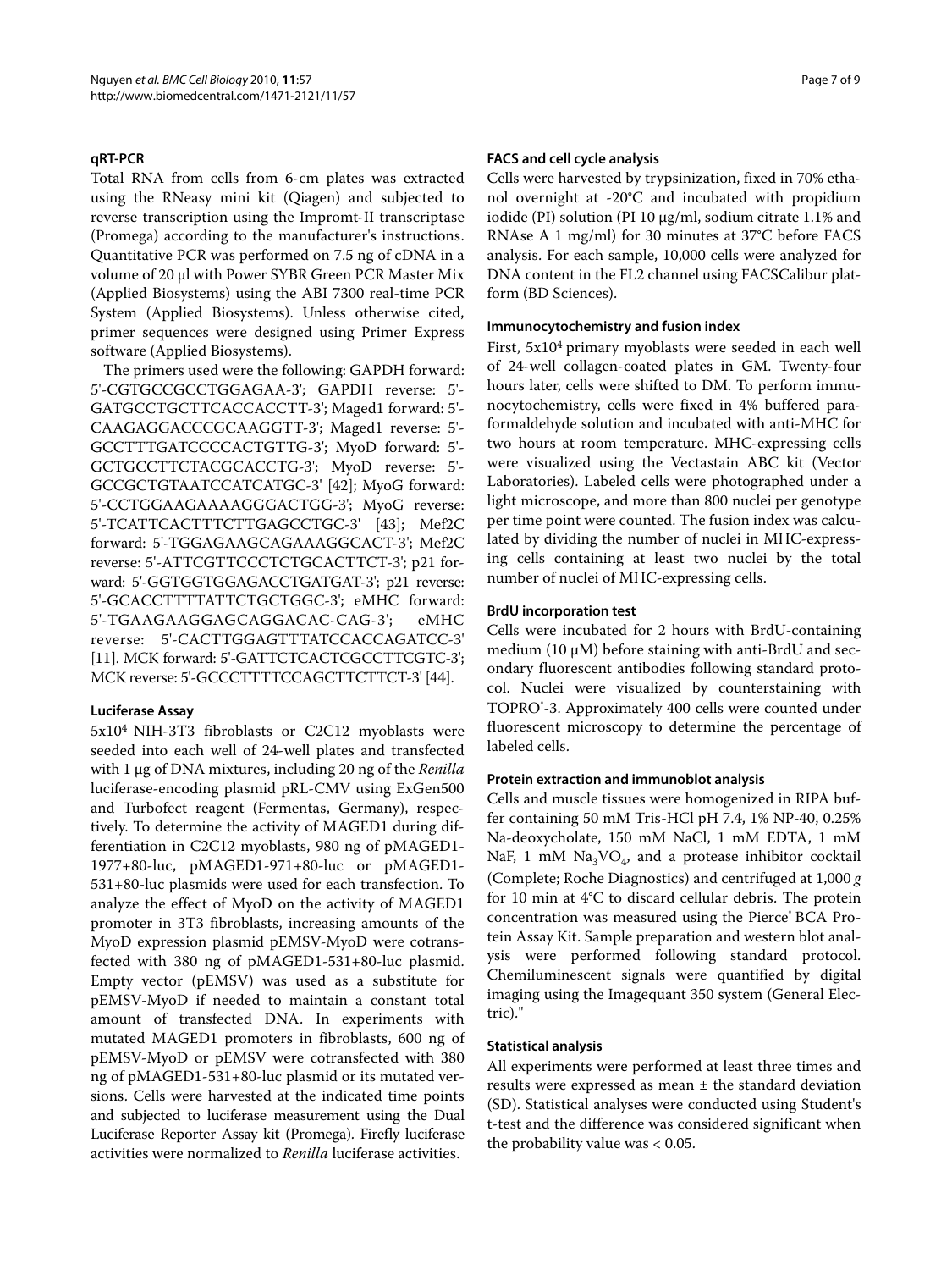## **Additional material**

<span id="page-7-13"></span>**[Additional file 1](http://www.biomedcentral.com/content/supplementary/1471-2121-11-57-S1.JPEG) Figure S1. Cell-cycle distribution of C2C12 myoblasts 12 h and 24 h after serum starvation**. C2C12 myoblasts were induced to differentiate by serum starvation, and the fractions of cells in G1, S and G2/ M were determined by FACS after staining with propidium iodide.

<span id="page-7-17"></span>**[Additional file 2](http://www.biomedcentral.com/content/supplementary/1471-2121-11-57-S2.JPEG) Figure S2. MyoD activates the MAGED1 promoter in a dose-dependent manner**. Increasing amounts of MyoD expression plasmid pEMSV-MyoD were cotransfected with pMAGED1-531+80-luc in 3T3 fibroblasts. Luc activity was measured 48 h after transfection. Results are presented as relative Luc activities with respect to the activity of pMAGED1- 531+80-luc in absence of MyoD.

<span id="page-7-19"></span>**[Additional file 3](http://www.biomedcentral.com/content/supplementary/1471-2121-11-57-S3.JPEG) Figure S3. Maged1 knockout myoblasts express normal levels of MyoD, MyoG and Mef2C**. Wild-type and Maged1 knockout primary myoblasts were induced to differentiate by serum starvation. MyoD, MyoG and Mef2C RNA levels were quantified using qRT-PCR. GAPDH RNA was used for normalization. Data are presented as the ratio relative to the RNA levels of each analyzed gene in wild-type cells at the time of serum starvation ( $t = 0$  h).

#### **Authors' contributions**

T.H.N.N. characterized the expression of Maged1 in myoblasts and regenerating muscles, analyzed the role of Maged1 in myogenesis and muscle regeneration and wrote the manuscript. M.J.M.B. contributed to the production of the Maged1 conditional allele and wrote the manuscript. C.S. helped with the Maged1 promoter analysis. Y.A. helped to obtain transgenic mice. O.R.Y.D.B. designed research, analyzed data and wrote the manuscript. All authors read and approved the final manuscript.

#### **Acknowledgements**

We thank Jean-Marc Raymackers for helpful discussions and Phil Barker for the generous gift of Maged1 antibody. We are grateful to Dominique Desnoeck and Daniel Van Vlaender for technical assistance and to Vincent Nicolas, Jonathan Ornan de Xivry, and Guillaume Janssens for help in muscle image analysis and XSA calculation. This work was supported by the Fonds de la Recherche Scientifique et Médicale (grant n° 3.4527.04) of the Fonds National de la Recherche Scientifique of Belgium (to ODB). HNTN was supported by the Commission Universitaire pour le Développement of the Communauté Française de Belgique. MB is a Fonds Wetenschappelijk Onderzoek (FWO) postdoctoral fellow.

#### **Author Details**

1URPHYM (Unité de Recherche en Physiologie Moléculaire), NARILIS (Namur Research Institute for Life Sciences), FUNDP school of Medicine, University of Namur, 21 rue de Bruxelles, Namur B-5000, Belgium, 2Molecular Signaling and Cell Death Unit, Department for Molecular Biomedical Research, VIB, 9052 Ghent, Belgium, 3Department of Biomedical Molecular Biology, Ghent University, 9052 Ghent, Belgium and 4Christian de Duve Institute of Cellular Pathology, Université Catholique de Louvain (UCL), Avenue Hippocrate 75, Brussels B-1200, Belgium

#### Received: 10 May 2010 Accepted: 20 July 2010 Published: 20 July 2010

#### **References**

- <span id="page-7-0"></span>Murre hr C, McCaw PS, Baltimore D: A new DNA binding and dimerization motif in immunoglobulin enhancer binding, daughterless, MyoD, and myc proteins**.** Cell 1989, 56(5):777-783.
- 2. Blackwell TK, Weintraub H: Differences and similarities in DNA-binding preferences of MyoD and E2A protein complexes revealed by binding site selection**[.](http://www.ncbi.nlm.nih.gov/entrez/query.fcgi?cmd=Retrieve&db=PubMed&dopt=Abstract&list_uids=2174572)** Science 1990, 250(4984):1104-1110.
- 3. Davis RL, Cheng PF, Lassar AB, Weintraub H: The MyoD DNA binding domain contains a recognition code for muscle-specific gene activation**.** Cell 1990, 60(5):733-746.
- <span id="page-7-1"></span>4. Lassar AB, Davis RL, Wright WE, Kadesch T, Murre C, Voronova A, Baltimore D, Weintraub H: Functional activity of myogenic HLH proteins requires heterooligomerization with E12/E47-like proteins in vivo**.** Cell 1991, 66(2):305-315.
- <span id="page-7-2"></span>5. Paterson B, Strohman RC: Myosin synthesis in cultures of differentiating chicken embryo skeletal muscle**.** Dev Biol 1972, 29(2):113-138.
- <span id="page-7-3"></span>6. Yaffe D, Saxel O: Serial passaging and differentiation of myogenic cells isolated from dystrophic mouse muscle**.** Nature 1977, 270(5639):725-727.
- <span id="page-7-4"></span>7. Puri PL, Avantaggiati ML, Balsano C, Sang N, Graessmann A, Giordano A, Levrero M: p300 is required for MyoD-dependent cell cycle arrest and muscle-specific gene transcription**.** EMBO J 1997, 16(2):369-383.
- <span id="page-7-5"></span>Kitzmann M, Fernandez A: Crosstalk between cell cycle regulators and the myogenic factor MyoD in skeletal myoblasts**.** Cell Mol Life Sci 2001, 58(4):571-579.
- <span id="page-7-6"></span>9. Chomez P, De Backer O, Bertrand M, De Plaen E, Boon T, Lucas S: An overview of the MAGE gene family with the identification of all human members of the family**.** Cancer Res 2001, 61(14):5544-5551.
- <span id="page-7-7"></span>Deponti D, Francois S, Baesso S, Sciorati C, Innocenzi A, Broccoli V, Muscatelli F, Meneveri R, Clementi E, Cossu G, et al.: Necdin mediates skeletal muscle regeneration by promoting myoblast survival and differentiation**.** J Cell Biol 2007, 179(2):305-319.
- <span id="page-7-8"></span>11. Sciorati C, Touvier T, Buono R, Pessina P, Francois S, Perrotta C, Meneveri R, Clementi E, Brunelli S: Necdin is expressed in cachectic skeletal muscle to protect fibers from tumor-induced wasting**.** J Cell Sci 2009, 122(Pt 8):1119-1125.
- <span id="page-7-9"></span>12. Kuwajima T, Taniura H, Nishimura I, Yoshikawa K: Necdin interacts with the Msx2 homeodomain protein via MAGE-D1 to promote myogenic differentiation of C2C12 cells**.** J Biol Chem 2004, 279(39):40484-40493.
- <span id="page-7-10"></span>13. Salehi AH, Roux PP, Kubu CJ, Zeindler C, Bhakar A, Tannis LL, Verdi JM, Barker PA: NRAGE, a novel MAGE protein, interacts with the p75 neurotrophin receptor and facilitates nerve growth factor-dependent apoptosis**.** Neuron 2000, 27(2):279-288.
- <span id="page-7-18"></span>14. Bertrand MJ, Kenchappa RS, Andrieu D, Leclercq-Smekens M, Nguyen HN, Carter BD, Muscatelli F, Barker PA, De Backer O: NRAGE, a p75NTR adaptor protein, is required for developmental apoptosis in vivo**.** Cell Death Differ 2008, 15(12):1921-1929.
- <span id="page-7-11"></span>15. Lebrun-Julien F, Bertrand MJ, De Backer O, Stellwagen D, Morales CR, Di Polo A, Barker PA: ProNGF induces TNFalpha-dependent death of retinal ganglion cells through a p75NTR non-cell-autonomous signaling pathway**.** Proc Natl Acad Sci USA 2010, 107(8):3817-3822.
- <span id="page-7-12"></span>16. Haslett JN, Sanoudou D, Kho AT, Han M, Bennett RR, Kohane IS, Beggs AH, Kunkel LM: Gene expression profiling of Duchenne muscular dystrophy skeletal muscle**.** Neurogenetics 2003, 4(4):163-171.
- <span id="page-7-14"></span>17. Miniou P, Tiziano D, Frugier T, Roblot N, Le Meur M, Melki J: Gene targeting restricted to mouse striated muscle lineage**.** Nucleic Acids Res 1999, 27(19):e27.
- <span id="page-7-15"></span>18. Bergstrom DA, Penn BH, Strand A, Perry RL, Rudnicki MA, Tapscott SJ: Promoter-specific regulation of MyoD binding and signal transduction cooperate to pattern gene expression**.** Mol Cell 2002, 9(3):587-600.
- <span id="page-7-16"></span>Blais A, Tsikitis M, Acosta-Alvear D, Sharan R, Kluger Y, Dynlacht BD: An initial blueprint for myogenic differentiation**.** Genes Dev 2005, 19(5):553-569.
- <span id="page-7-20"></span>20. Halevy O, Novitch BG, Spicer DB, Skapek SX, Rhee J, Hannon GJ, Beach D, Lassar AB: Correlation of terminal cell cycle arrest of skeletal muscle with induction of p21 by MyoD**[.](http://www.ncbi.nlm.nih.gov/entrez/query.fcgi?cmd=Retrieve&db=PubMed&dopt=Abstract&list_uids=7863327)** Science 1995, 267(5200):1018-1021.
- <span id="page-7-21"></span>21. Wang J, Walsh K: Resistance to apoptosis conferred by Cdk inhibitors during myocyte differentiation**[.](http://www.ncbi.nlm.nih.gov/entrez/query.fcgi?cmd=Retrieve&db=PubMed&dopt=Abstract&list_uids=8662523)** Science 1996, 273(5273):359-361.
- <span id="page-7-22"></span>22. Kendall SE, Battelli C, Irwin S, Mitchell JG, Glackin CA, Verdi JM: NRAGE mediates p38 activation and neural progenitor apoptosis via the bone morphogenetic protein signaling cascade**.** Mol Cell Biol 2005, 25(17):7711-7724.
- <span id="page-7-23"></span>23. Novitch BG, Mulligan GJ, Jacks T, Lassar AB: Skeletal muscle cells lacking the retinoblastoma protein display defects in muscle gene expression and accumulate in S and G2 phases of the cell cycle**.** J Cell Biol 1996, 135(2):441-456.
- <span id="page-7-24"></span>24. Zacksenhaus E, Jiang Z, Chung D, Marth JD, Phillips RA, Gallie BL: pRb controls proliferation, differentiation, and death of skeletal muscle cells and other lineages during embryogenesis**.** Genes Dev 1996, 10(23):3051-3064.
- <span id="page-7-25"></span>25. Sherr CJ, Roberts JM: CDK inhibitors: positive and negative regulators of G1-phase progression**.** Genes Dev 1999, 13(12):1501-1512.
- <span id="page-7-26"></span>26. Cam H, Griesmann H, Beitzinger M, Hofmann L, Beinoraviciute-Kellner R, Sauer M, Huttinger-Kirchhof N, Oswald C, Friedl P, Gattenlohner S, et al.: p53 family members in myogenic differentiation and rhabdomyosarcoma development**.** Cancer Cell 2006, 10(4):281-293.
- <span id="page-7-27"></span>27. Choi J, Donehower LA: p53 in embryonic development: maintaining a fine balance**.** Cell Mol Life Sci 1999, 55(1):38-47.